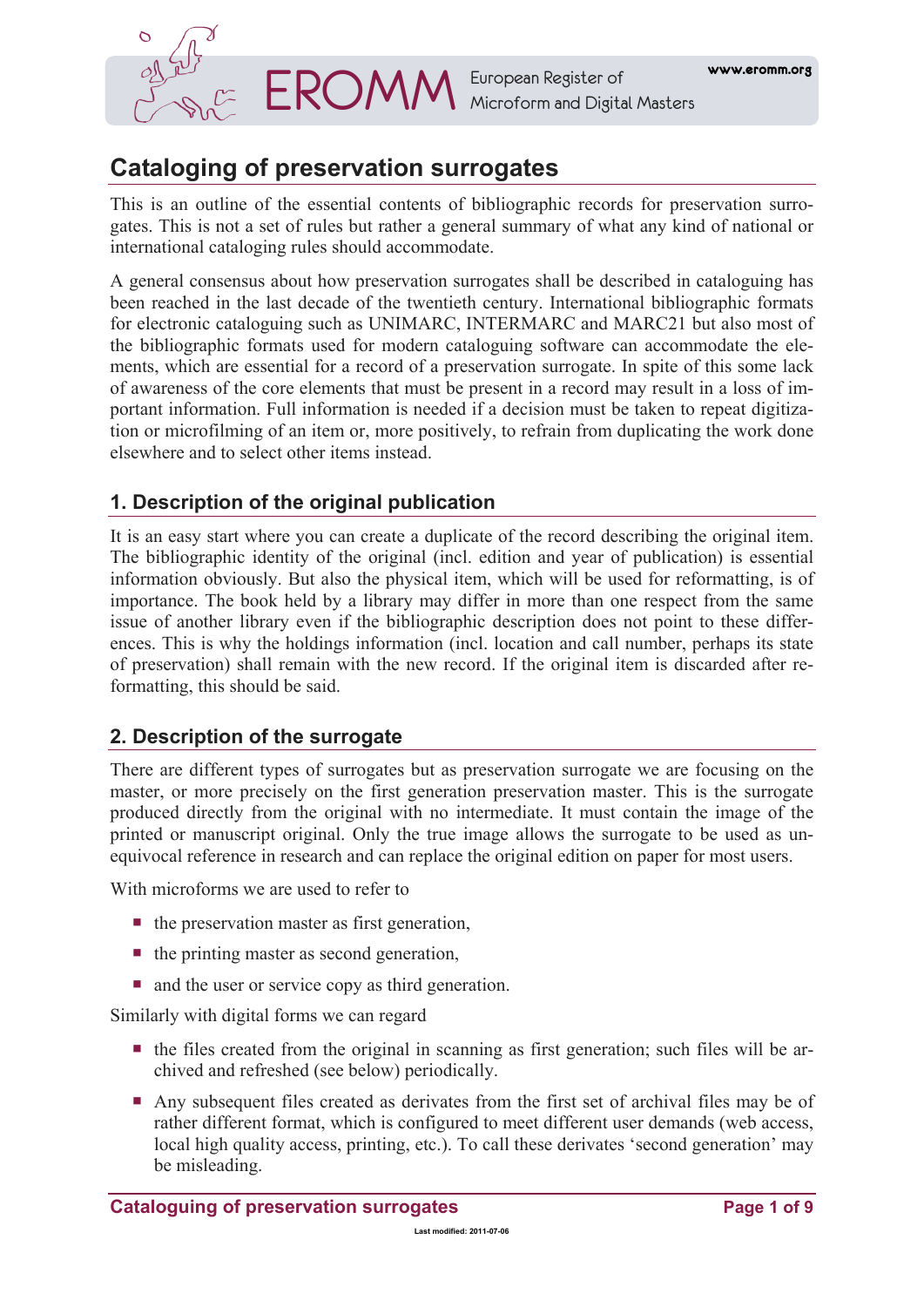

To bridge the waves of continuous change in hardware and software it will be necessary from time to time to migrate the archival files to new formats; this process is often termed refreshing. This will include using new or modified file formats, which will be more than just a clone of the first archival files.

These migrated archival files can rightly be termed second generation master files. Lossless migration will always be our aim but some change will inevitably occur.

# **2.1 Responsibility, producer, year of production**

In some cases libraries or archives will be responsible for creating and publishing surrogates, in others commercial publishers will have responsibility or share this with the institution holding the original. To know about Responsibility for an item may be important when trying to clarify questions about availability and copyright.

The Producer of a surrogate may be taken as an indication of quality by those experienced in the field. If a record does not specify, who has done the technical job of producing the surrogate, it is understood that production has been done by the organization named for responsibility.

With technological development moving as fast as ever the Year of production again is an indication of what technology may have been used when creating the surrogate.

# **2.2 Location and call number of the preservation master**

The archival surrogate obviously is of the best quality in comparison with all subsequent copies made from it. It is stored in an environment, which will help to ensure that the surrogate will last as long as possible.

It is essential to record information about where the surrogate is archived and under which call number the microform or data carrier can be found.

Because of the predominant focus on access with digital surrogates this information is often neglected. At present most producers or those responsible for creating the digital master are used to keep the archival version on optical discs or on magnetic tape. The staff involved knows where they are kept. But after a decade or more this knowledge might not be easy to retrieve and the local files or registries, where such information can be found, might not be up-to-date. This is why call number and location should be on the record when cataloguing.

# **2.3 Technical features of the master**

Technical features (physical attributes) of the surrogate can be recorded in a note (Reproduction Note according to MARC21 #533 and UNIMARC #325, #455/#456). This will be done in the cataloguer's language and according to present day terminology.

Adding to this a set of codes has been agreed internationally to record such features in a way that will be independent of language and will retain its meaning over time (MARC21 #007h and #007c and UNIMARC #130 and #135). These codes allow recording the most essential general features.

The codes used for MARC21, UNIMARC and other bibliographic formats can easily be selected on this site.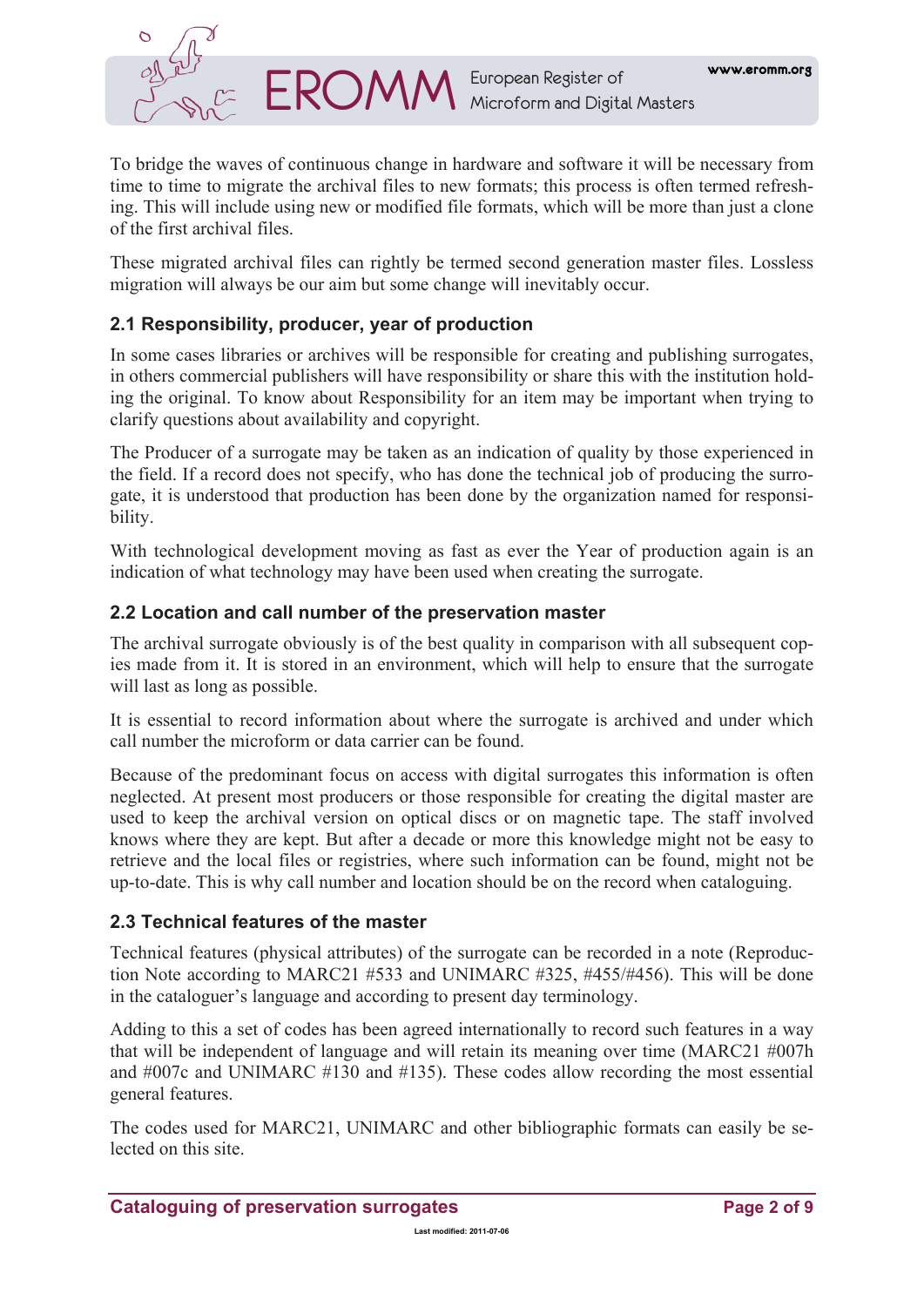

# **3. Availability of an access version of a digital form**

Preservation of works, which were published and printed, drawn or written on paper originally, in surrogate only makes sense, if the surrogate is accessible to users.

In most cases digital surrogates are accessible through the web, either free of charge or by subscription. The location (URI) of this use copies shall be recorded, preferably in form of persistent identifiers.

# **4. Description of surrogates in UNIMARC**

This chapter gives examples about how records of surrogates can be described in the international exchange format UNIMARC. It starts with an overview of the important fields, followed by several examples of microform and digital surrogates.

# **4.1 Record Structure in UNIMARC**

The description below uses the following abbreviations:

```
# data provided by computer system 
A mandatory if Applicable 
C reCommended. Consult source: Try to fill 
M Mandatory 
NR Not Repeatable 
O Optional 
R Repeatable
```
The following fields contain information relating to the original:

```
0RL Record Label 
001 Record Identifier 
010 International Standard Book Number (ISBN)
011 International Standard Serial Number (ISSN) 
100 General processing data 
101 Language of the item 
102 Country of publication 
200 Title and statement of responsibility 
205 Edition statement 
207 Material specific area: Serials numbering 
210 Publication, distribution etc. 
215 Physical description 
225 Series 
300 General note 
305 Notes pertaining to edition and bibliographic history 
326 Frequency statement note (Serials) 
327 Contents note 
328 Dissertation (Thesis) note) 
500 Uniform title 
503 Uniform conventional heading 
517 Other variant title 
530 Key title (Serials) 
610 Uncontrolled subject terms 
686 Other class number 
700 Personal name - Primary intellectual responsibility
```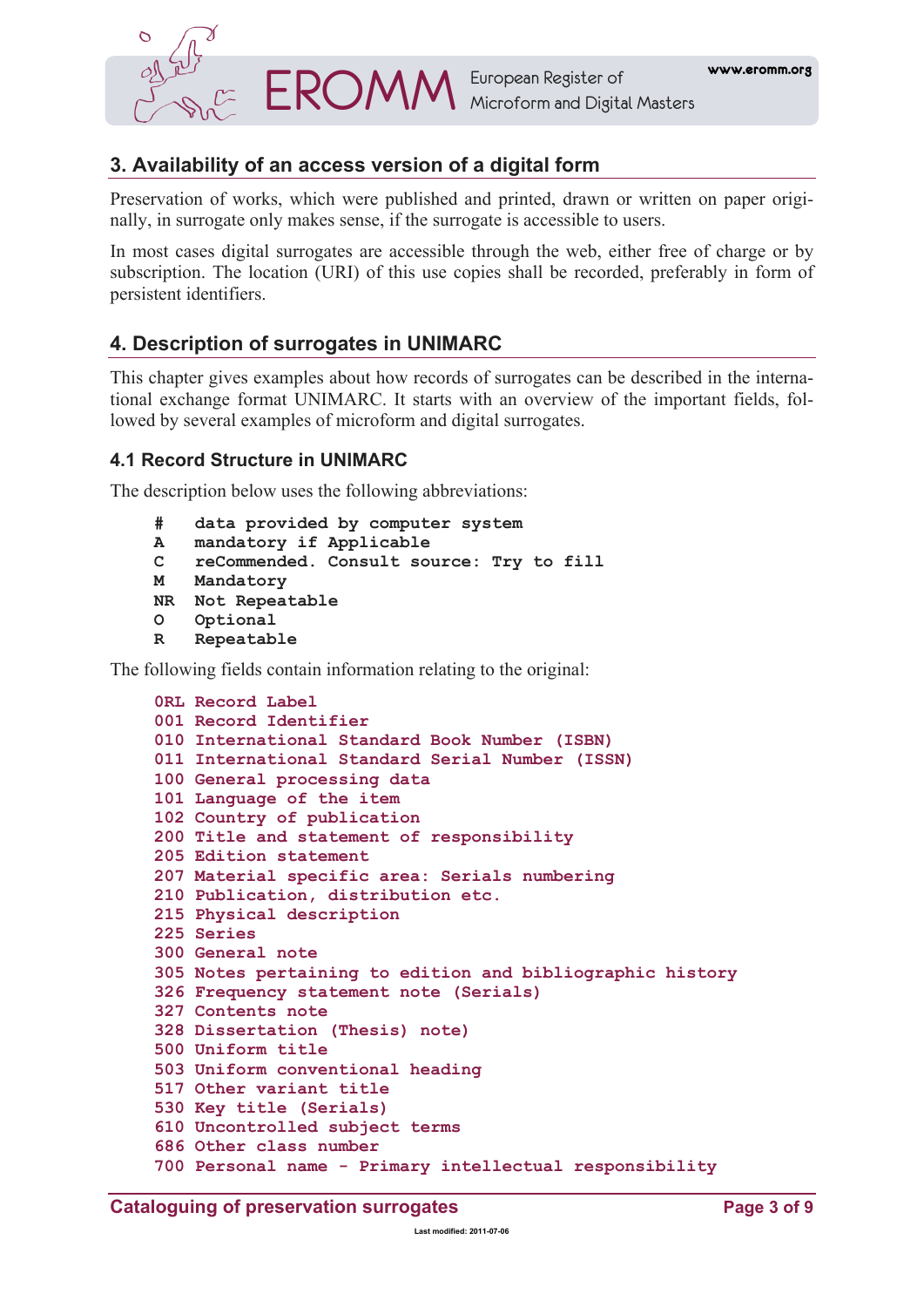

- **[722 Family name Secondary intellectual responsibility](http://www.ifla.org/VI/3/p1996-1/uni7.htm#722)**
- **[801 Originating source](http://www.ifla.org/VI/3/p1996-1/uni8.htm#801)**

The following fields contain information relating to the reproduction

```
856 Electronic location and access to the use copy 
913 Coded data (Physical attributes of the master) 
921 Responsibility of reproduction 
922 Availability of service copies 
923 Physical description of reproduction (master) 
925 Series statement of reproduction 
930 Note pertaining to reproduction 
951 Location and holdings of original item 
952 Location of archival copy (master) 
961 Holdings of the reproduction (serials)
```
# **4.2 Field for the ISBN of the reproduction**

When the need arose, EROMM customized the field 910 for the ISBN of the reproduction, which is not covered by standard UNIMARC. Its implementation is described below:

# **ISBN of reproduction (field 910)**

- Occurrence
	- Optional. Repeatable when more than one valid ISBN etc. is to be recorded.
- **Indicators** 
	- Indicator 1: blank (not defined)
	- Indicator 2: blank (not defined)
- **Subfields** 
	- \$a Number (M) (NR)
	- \$b Qualification (O) (NR)
		- An indication of the scope of the ISBN in subfield \$a (if present), usually the name of a publisher, an indication of the binding of the item, or an indication of the relationship of an ISBN to a set or to a particular volume. Not repeatable.
	- \$d Terms of Availability and/or Price (O) (NR)
		- The price of the item and any comment on its availability. Not repeatable.
	- $\&$  Erroneous ISBN (O) (R)
		- An ISBN that has been identified as being erroneously applied to an item or is otherwise invalid. It may have been allocated to two different publications and in this instance cancelled, or it may have been incorrectly printed. Repeatable.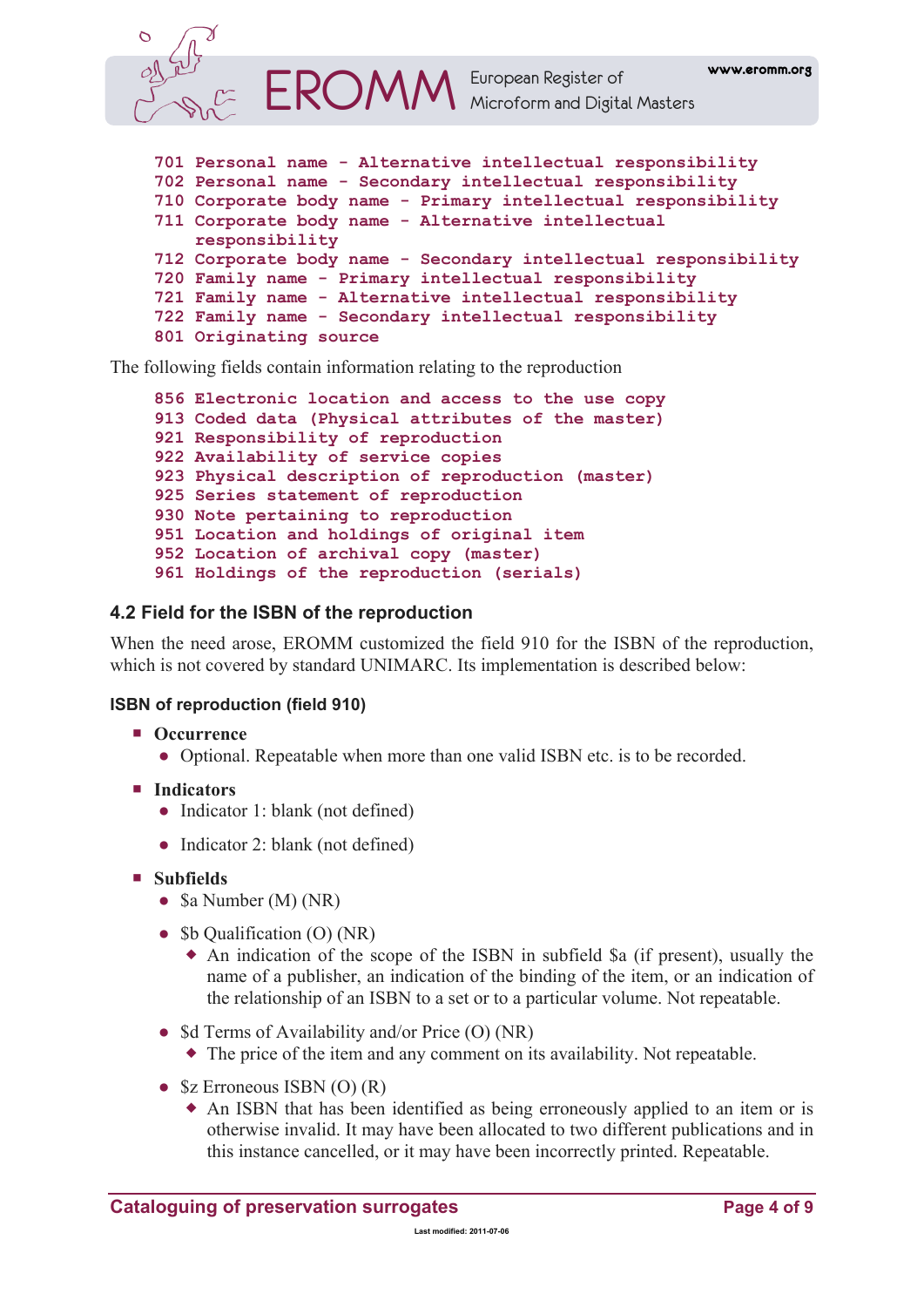

# 4.3 Examples for Microform Record

Below you find the examples sorted by publication form. The underline ("") in field 200 subfield a (examples 2 and 5) is used to mark non sorting characters.

### 4.3.1 Monographic microforms

#### **Example 1**

```
ORL 00000nam0 2200000 450
001 abm96030904
100 ##$a19960306d1771 |||y0engy0103 ba
101 O#$alat
102 ##$aSE
200 1#$aDissertatio botanica genera Tournefortii stilo reformato
      & botanico sistens$ecujus partem primam ... publicae
      censurae subjiciunt Petrus Hernquist et A.
      Christophersson, etc
210 ##SaLondini GothorumSd1771
215 ##$d4
700 #1$aCHRISTOPHERSSON$bAndreas
702 #1$aHERNOUIST$bPetrus
801 #2$aGB$bBL$nm96030904
913 ##$adbfa|||aaaa
921 ##$aLondon$cBritish Library$d1990
923 ##$aMicrofilm : 1 reel $d35 mm
930 ##$aImperfect; wanting all after p. 24
951 ##$aGB$bLondon : British Library$cDPB$dB.29.(15.)
952 ##$aGB$bLondon : British Library$dNeg: PB.Mic.C.9619
```

```
ORL 00000nam|0 2200000||450
001 nl147702887
100 ##$a19960503|1917 |||u| y ba
101 9#$aenq
102 ##$aUS
200 1#$aA complete quide to the qame of chess$fby Maxim La Roux
210 ##$aBaltimore, MD$cOttenheimer$d[1917]
215 ##$a64 p$cdiagr$d13 cm
225 1#$aNew joke books$vno. 43
300 ##$aOmslagtitel: How to play chess
700 #1$aLa Roux$bMaxim
801 #2$aNL$bKB Den Haag$c19960503$n147702887
913 ##$adbfa009aaaa
921 ##$aDen Haag$cKoninklijke Bibliotheek$d1996
923 ##$a1 microfilm reel
951 ##$aNL$bDen Haag : Koninklijke Bibliotheek$dXSE 735
952 ##$aNL$bDen Haag : Koninklijke Bibliotheek$dNBM Mfm 678
```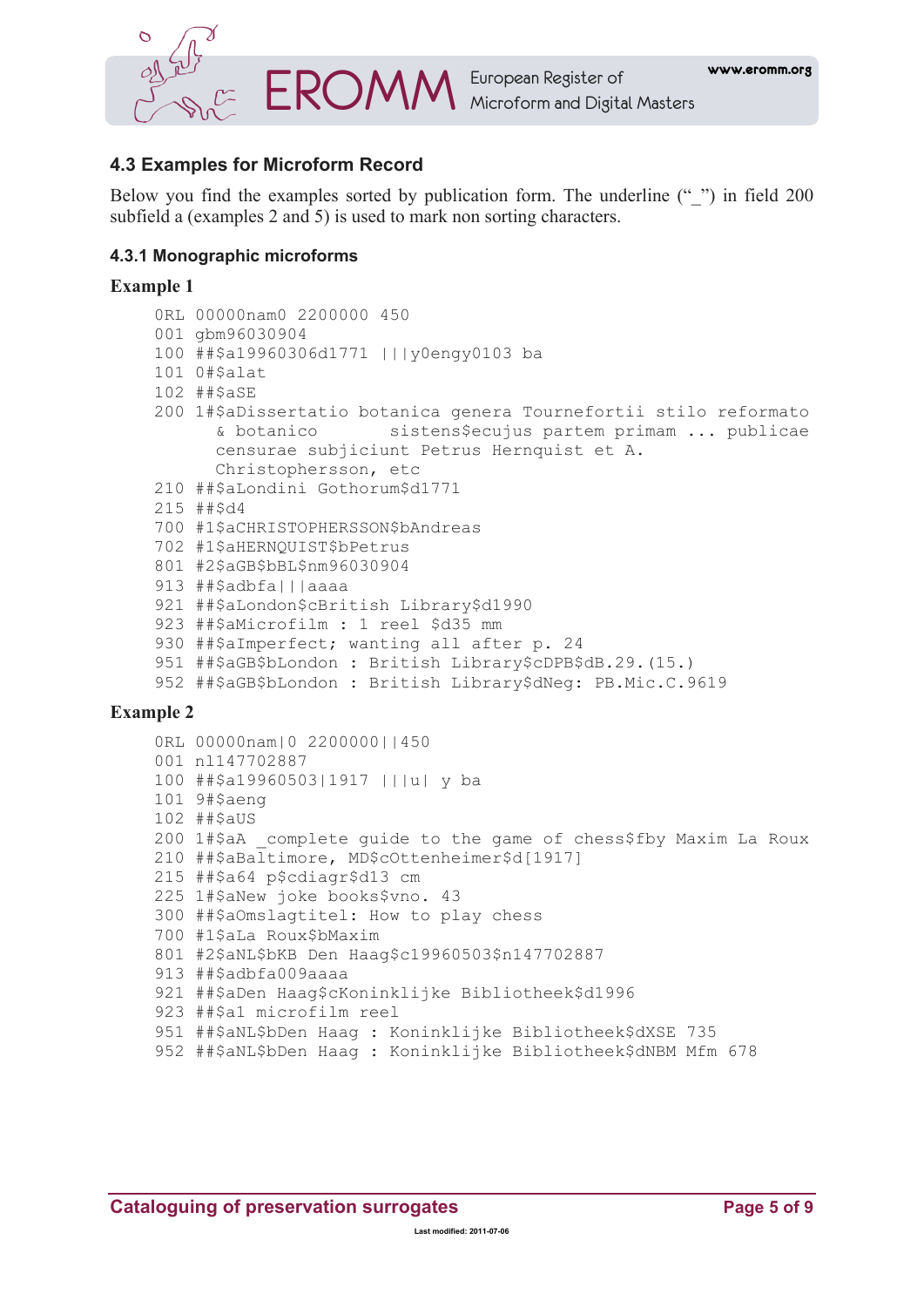

**EROMM** European Register of Microform and Digital Masters

# **Example 3**

- ORL 00000nam0 2200000|i 450
- 001 desub005163Y
- 100 ##\$a19890604d1744 u||u1qery0103 ba
- 101 9#\$ager
- 102 ##\$aDE
- 200 1#\$aGrundsätze einer recht reinen teutschen Orthographie\$fJ. N. H. Fuchs
- 210 ##\$aErfurt\$d1744
- 215 ##\$d8
- 700 #1\$aFuchs, \$bJohann N.
- 801 #2\$aDE\$bNiedersächsische Staats- und Universitätsbibliothek Göttingen\$c19930228\$gPI\$gRAK-WB\$n005163Y
- 913 ##\$aebmb|||aaaa
- 921 ##\$aGöttingen\$cNiedersächsische Staats- und Universitätsbibliothek\$d[198.]\$eGöttingen \$qNiedersächsische Staats- und Universitätsbibliothek
- 923 ##\$a1 Mikrofiche\$cnegativ, 16x-30x, monochrom, Silberhalogenid, Master, Sicherheitsträgermaterial\$d105x148mm
- 951 ##\$aDE\$bGöttingen : Niedersächsische Staats- und Universitätsbibliothek\$d8 LING VII, 4364
- 952 ##\$aDE\$bGöttingen : Niedersächsische Staats- und Universitätsbibliothek\$cFotostelle\$d7: MC 8 LING VII, 4364

# 4.3.2. Journal / Series microforms

#### **Example 4**

```
ORL 00000nas0 2200000 450
001 abo000000631
100 ##$a19940309b19201925|||y0engy0103 ba
101 0#$aeng
102 ##$aGB
200 1#$aEngineering production
207 #1$aVol.1, no.1(Jan. 1920) - Vol.8, no.152 (May 1925)
210 ##$aLondon$d1920-1925
215 ##$d35cm.$a10 items
300 ##$aThen merged in "The Automobile engineer"
801 #2$aGB$bBL$no000000631
913 ##$adbfa|||aaaa
921 ##$aOxford$cBodleian Library$d1993
923 ##$aMicrofilm : 9 reels (4970fr.) $d35 mm
951 ##$aGB$bOxford : Bodleian Library$cPR$dN.1861 c.10
952 ##$aGB$bOxford : Bodleian Library$dNeg: 4630-4638
```
# **Example 5**

ORL 00000nas0 2200000 450 001 gbm86070925 100 ##\$a19860715a19229999|||v0enqy0103 ba 101 0#\$aeng 102 ##\$aZA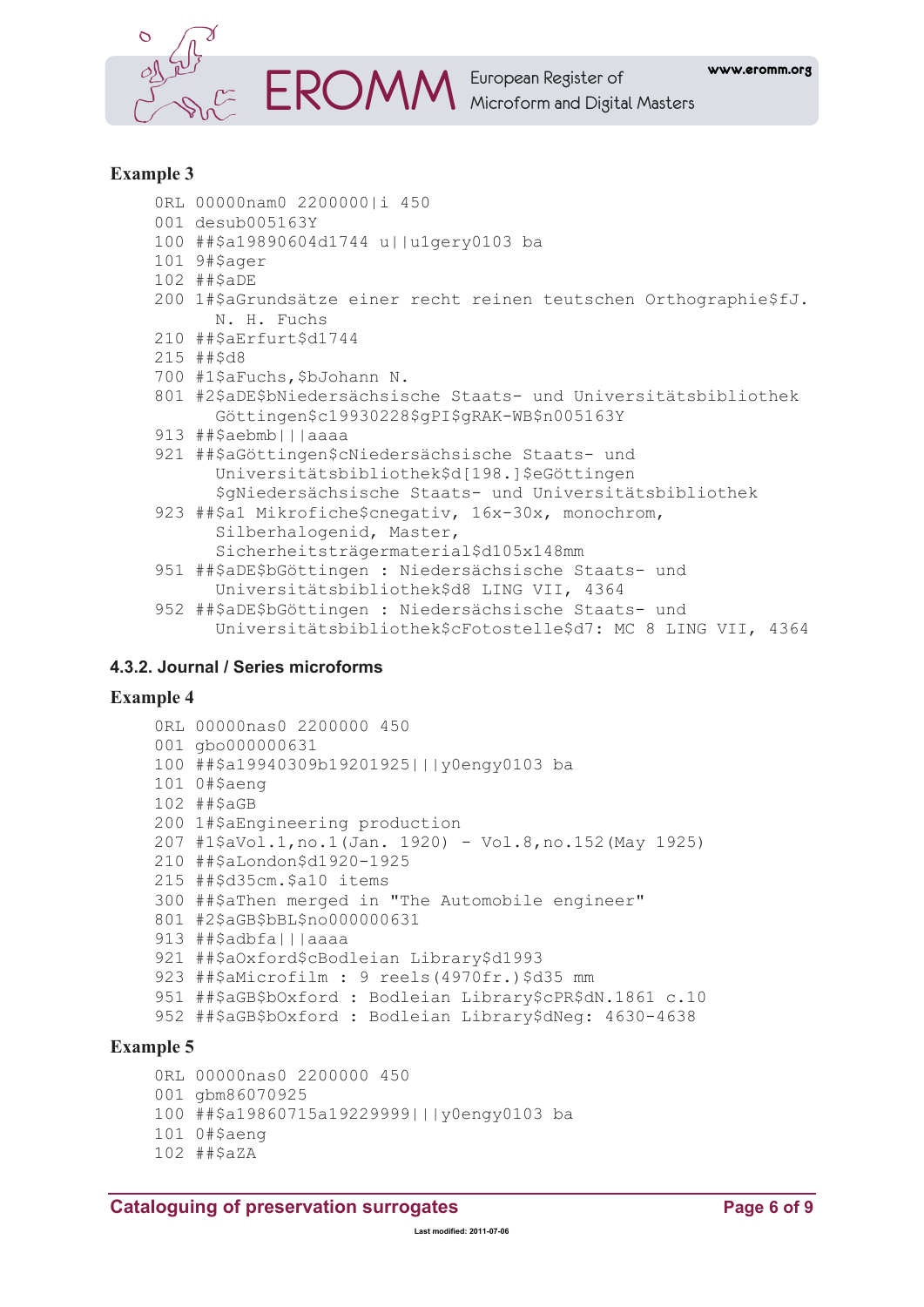

- 200 1#\$aThe Journal of the Medical Association of South Africa, etc
- 210 ##\$aCape Town\$d1927-31
- 215 ##\$d4o
- 300 ##\$aContinued as: South African Medical Journal. 1932-
- 710 01\$aAfrica\$c(South: Union of South Africa).\$bMedical Association of South Africa
- 801 #2\$aGB\$bBL\$nm86070925
- 913 ##\$adbfalllaaaa
- 921 ##\$aLondon\$cBritish Library\$d1984
- 923 ##\$aMicrofilm : 34 reels (19,484fr.) \$d35 mm
- 951 ##\$aGB\$bLondon : British Library\$cDPB\$dP.P.2881.aaa.
- 952 ##\$aGB\$bLondon : British Library\$dNeg: PB.Mic.C.159

```
961 ##$aHoldings: Jan. 1927 - Oct. 1950
```
#### 4.3.3. Newspaper microform

#### **Example 6**

ORL 00000nas0 2200000 450 001 gbm86070925 100 ##\$a19860715a19229999|||y0engy0103 ba 101 0#\$aeng 102 ##\$aZA 200 1#\$a<sup>2</sup>The Journal of the Medical Association of South Africa, etc 210 ##\$aCape Town\$d1927-31 215 ##\$d4o 300 ##\$aContinued as: South African Medical Journal. 1932-710 01\$aAfrica\$c(South: Union of South Africa).\$bMedical Association of South Africa 801 #2\$aGB\$bBL\$nm86070925 913 ##\$adbfalllaaaa 921 ##\$aLondon\$cBritish Library\$d1984 923 ##\$aMicrofilm : 34 reels (19,484fr.) \$d35 mm 951 ##\$aGB\$bLondon : British Library\$cDPB\$dP.P.2881.aaa. 952 ##\$aGB\$bLondon : British Library\$dNeg: PB.Mic.C.159 961 ##\$aHoldings: Jan. 1927 - Oct. 1950

# 4.4 Examples for Microform Record

Below you find the examples sorted by publication form.

# 4.4.1. Monographic digital forms

```
ORL 00000nam012211111114501
001 degbv235191906
100 ##$a20011106c1612|||||||u|qery0103||||ba
101 9#$alat
102 ##$adr
200 l#$aIndiae occidentalis historia, ... $fopera & studio
      Gasparis Ens
210 ##$aColoniae$cLutzenkirchen$d1612
```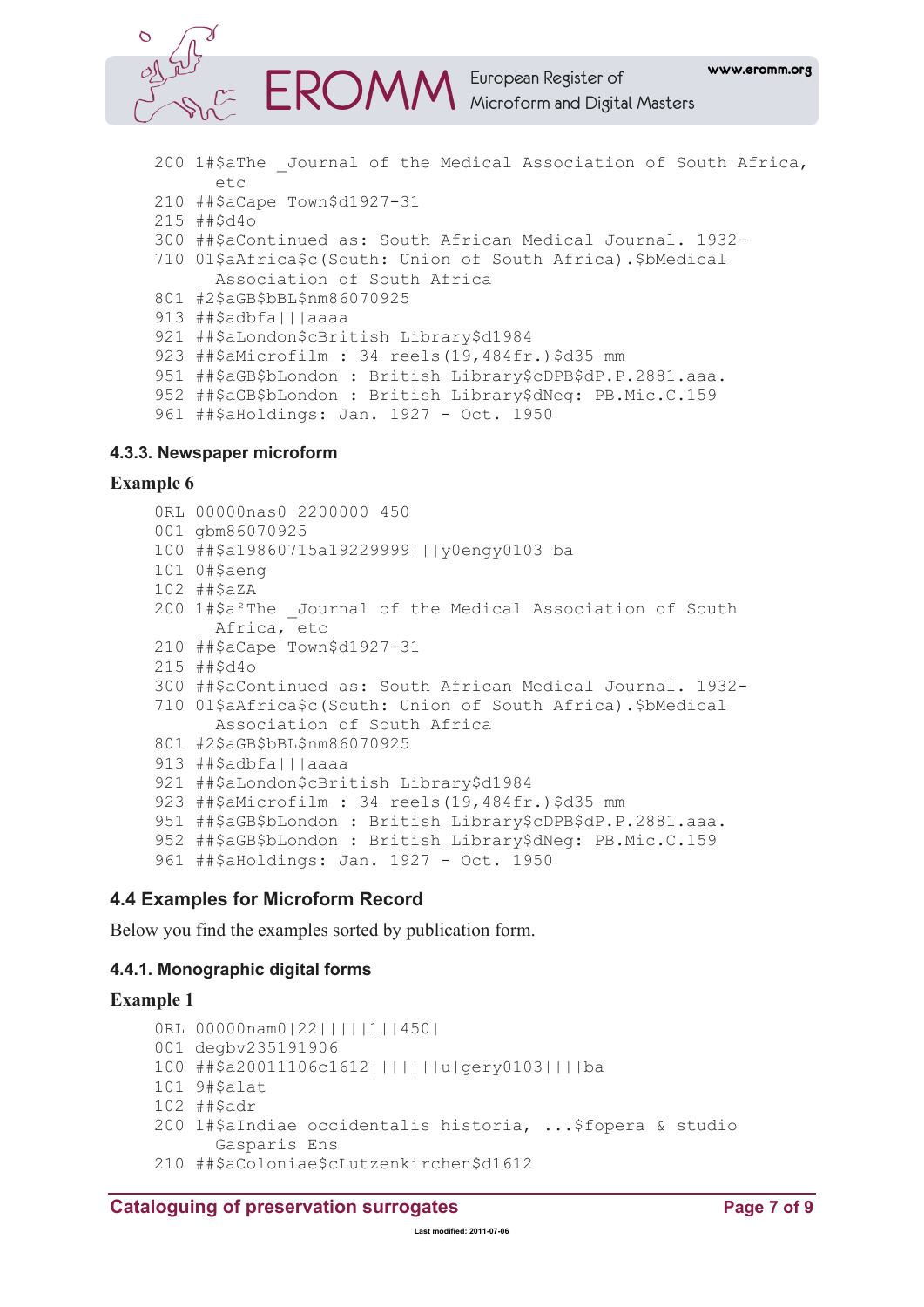

**M** European Register of<br>Microform and Digital Masters

```
215 ##$a370 S
```
- 300 ##\$aCopyright: SUB Göttingen
- 700 #1\$aEns\$bGaspar
- 801 #2\$aDE\$bGBV
- 801 #2\$aDE\$bEROMM\$c20011106
- 856 4#\$uhttp://www-gdz.sub.uni-goettingen.de/cgibin/digbib.cgi?PPN235191906\$qCGI
- 913 2#\$adoug 001auabp
- 921 ##\$aGöttingen: Niedersächsische Staats- und Universitätsbibliothek\$d1997
- 930 ##\$aDigdoc: TIFF, Vers.6.0, 600 dpi, 1 bit (s/w), ITU group 4; Digitalisierungsvorlage: Primärausgabe

```
951 ##$aDE$bSUB Göttingen$cHSD$d8 HIST AM I, 290 RARA
```
#### **Example 2**

```
ORL 00000nam0 | 22 | | | | | 1 | | 450 |
```
- 001 degby234688475
- 100 ##\$a20011106c1925|||||||u|qery0103||||ba
- 101 9#\$ager
- 102 ##\$adr
- 200 1#\$aVorlesungen über ebene algebraische Kurven und algebraische Funktionen \$rmit 126 Abbildungen\$fvon Alexander Brill
- 210 ##\$aBraunschweig\$cVieweg\$d1925
- 215 ##\$aX, 340 S\$cqraph. Darst
- 700 #1\$aBrill\$bAlexander
- 801 #2\$aDE\$bGBV
- 801 #2\$aDE\$bEROMM\$c20011106
- 856 4#\$uhttp://www-qdz.sub.uni-goettingen.de/cgibin/digbib.cqi?PPN234688475\$qCGI
- 913 2#\$adoug 001auabp
- 921 ##\$aGöttingen\$cNiedersächsische Staats- und Universitätsbibliothek\$d1997
- 930 ##\$aTIFF, Vers. 6.0, 400 dpi, 1 bit (s/w), ITU group 4; Digitalisierungsvorlage: Primärausgabe
- 951 ##\$aDE\$bSUB Göttingen\$d8 MATH III, 8070

#### 4.4.2. Journal / Series digital forms

```
ORL 00000nax0 | 22 | | | | | 1 | | 450 |
001 deZDB105510742
035 ##$adeZDB21926025
100 ##$a20060928|18901893|||u|gery0103
                                            ha
101 |#$ager
102 ##$aXA-DE
135 ##$adobn 001aaadp
200 1#$aZeitschrift für bildende Gartenkunst
207 #0$aN.F. 1=8.1890 - 4=11.1893
210 ##$aNeudamm$cNeumann$d1890-1893
305 ##$aOnline-Ressource
306 ##$aBerlin : Grundmann; 1890-1892
308 ##$aDruckausg.: Zeitschrift für bildende Gartenkunst
```